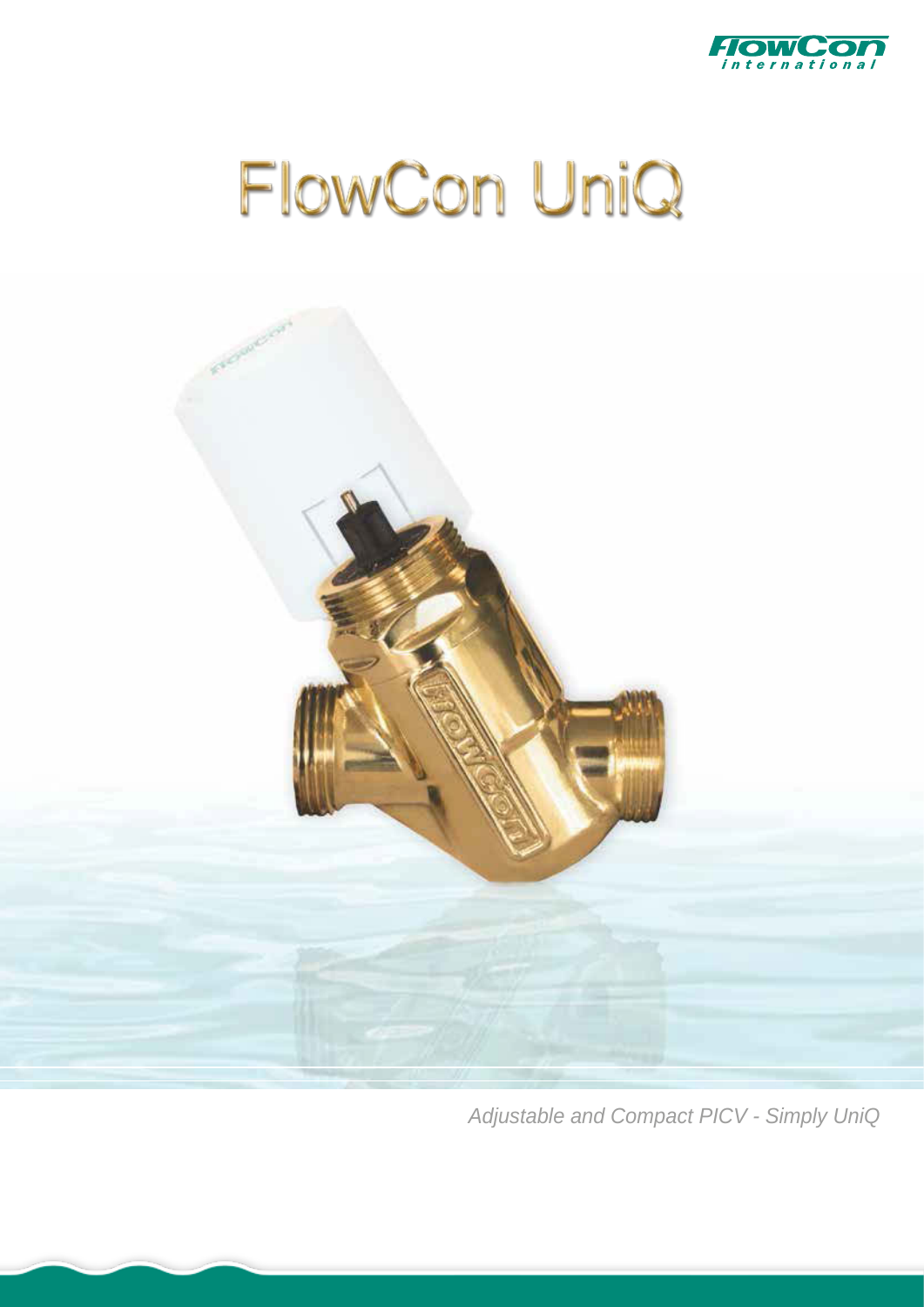# FlowCon UniQ

*Adjustable and Compact Pressure Independent Control Valve*



The innovative design of [FlowCon UniQ](http://planetaklimata.com.ua/catalog/lineup/?goodsid=960&path=root-27-46-136-960) brings the PICV technology to the next level. FlowCon has now accomplished to make the PICV even more compact and is still able to deliver the same basic benefits as FlowCon's other adjustable PICVs offer. The Pressure [Independent Control Valve](http://planetaklimata.com.ua/katalog-proizvoditeli/FlowCon/) (PICV) technology was brought to the market some twenty years ago by FlowCon's introduction of the first SM-valve. This technology has now matured and is widely accepted as a proven application for optimizing system ΔT, enhancing system performance and reducing energy cost.

The compact design of FlowCon UniQ provides a 3-in-1 complete unit covering flow rates from 20.3 to 751 l/hr in a ΔP range of 10-200 kPaD. The valve offers stepless adjustment with 41 different setting indications between minimum and maximum. Further, this compact PICV will match most current FlowCon actuators providing options for thermal and electrical control.

The FlowCon UniQ is PN25 rated and available in two versions being either fixed female-by-female (DN15 and DN20) or fixed ends suitable for DN15 EuroCone connections with a range of possible end connections. Body material is forged brass with composite internal parts and an EPDM diaphragm.

The FlowCon UniQ has a minimum working pressure of only 10 kPaD, which allows even bigger energy savings than normally seen for PICV valves. In fact, FlowCon is the first to accomplish such low minimum working pressure.

#### Applications

The FlowCon UniQ can be ordered in following sizes :

- *Fixed female: DN15 or DN20 ISO (1/2" and 3/4")*
- *20mm male ISO suitable for DN15 EuroCone*

*This valve is particular ideal for chilled ceilings, chilled beams or small FCUs. It can be used in both new installations as well as retrofit projects.* 

### 100% Authority Pressure Independent

The [FlowCon](http://planetaklimata.com.ua/proizvoditeli/FlowCon/) UniQ is a 100% authority guaranteed pressure independent flow control valve with full stroke modulation. The Kv of the valve is constantly varying compensating for system pressure changes maintaining the selected flow constant. The PICV instantaneously self-balance at all points of operation, even when exposed to variable control signals providing optimal authority at all times. Even if the valve maximum flow is reduced by the scale setting the actuator will always use full stroke of the spindle offering electrical control over the full stroke length at all times.

#### Features and Benefits

- A **compact one-unit PICV** (housing and regulator is combined).
- **Accuracy:** Greatest of either ±10% of controlled flow or ±5% of maximum flow rate.
- **No need of calculating** valve authority 100% is provided guaranteed.
- **Up to 41 different and selectable flow settings** (20.3-751 l/hr) - stepless settings in between.
- A working pressure starting at only 10 kPaD resulting in **pump energy savings**.
- **Fast response time** to pressure fluctuations increasing system stability.
- Low flow rates making it ideal for low flow applications such as chilled ceilings etc.
- **Choice of actuator:** Thermal actuators: 0-10V modulation or ON/OFF. Electrical actuators: 0(2)-10V modulating, 3-point floating or 2-position.
- **Full stroke modulation.**
- **360° view of actuator and valve position.**
- The choice between either **fixed female-female** or **EuroCone** connections.
- **The most compact valve** in the FlowCon series PICV valve range.
- Real pressure independency at all flow rates and all actuator positions – **a true PICV**.
- A shorter starting time phase thanks to the dynamic regulation of the system and **reduced commissioning time**.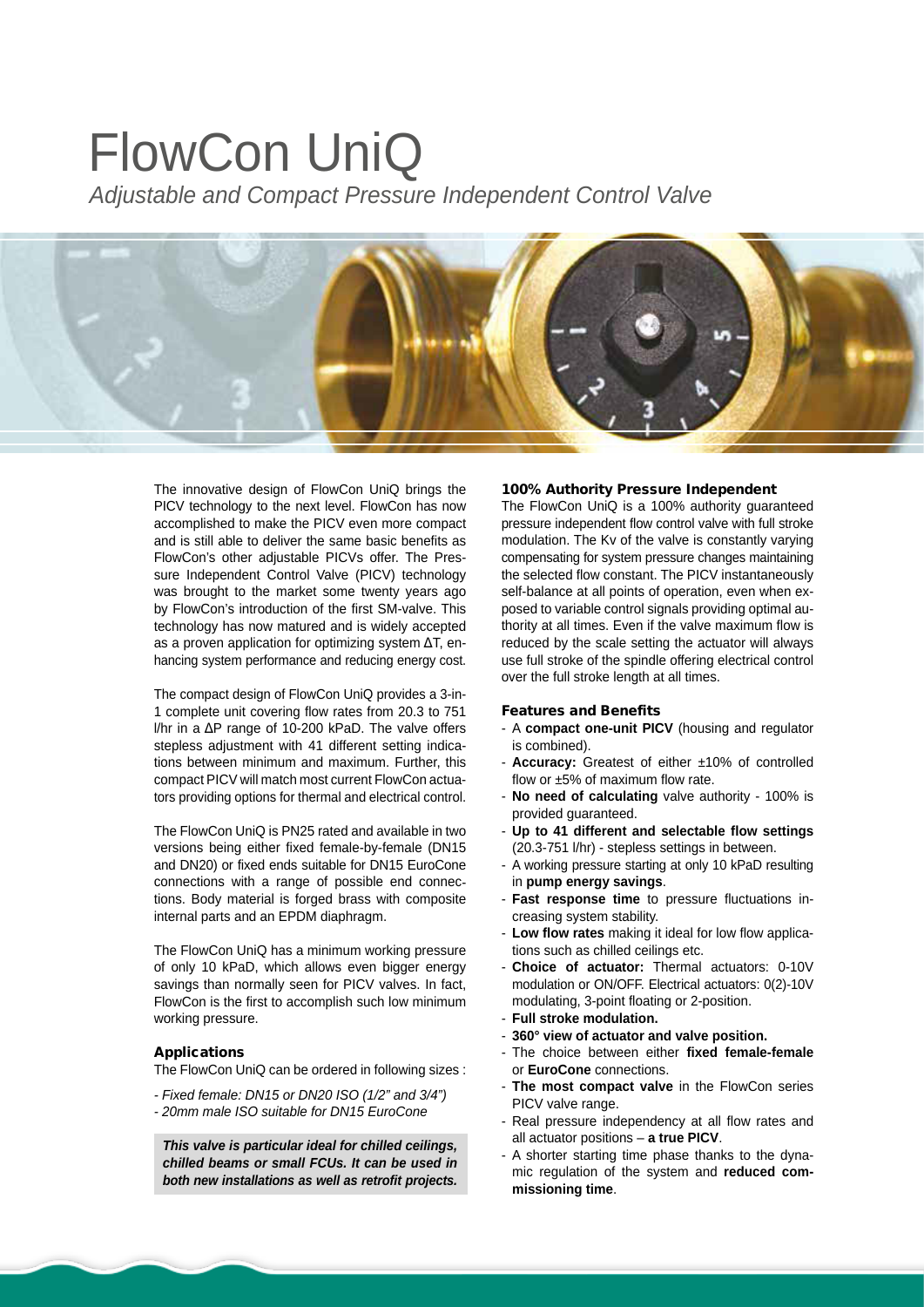

|                   |        |                                                                                                                                                                                                                                                                                                                                                                                                                                                                                                                                                                             |            | Setting    |
|-------------------|--------|-----------------------------------------------------------------------------------------------------------------------------------------------------------------------------------------------------------------------------------------------------------------------------------------------------------------------------------------------------------------------------------------------------------------------------------------------------------------------------------------------------------------------------------------------------------------------------|------------|------------|
|                   |        |                                                                                                                                                                                                                                                                                                                                                                                                                                                                                                                                                                             |            |            |
|                   | I/sec  | $l$ /hr                                                                                                                                                                                                                                                                                                                                                                                                                                                                                                                                                                     | <b>GPM</b> |            |
|                   | 0.0056 | 20.3                                                                                                                                                                                                                                                                                                                                                                                                                                                                                                                                                                        | 0.089      | 1.0        |
|                   | 0.0100 | 36.0                                                                                                                                                                                                                                                                                                                                                                                                                                                                                                                                                                        | 0.158      | 1.1        |
|                   | 0.0157 | 56.7                                                                                                                                                                                                                                                                                                                                                                                                                                                                                                                                                                        | 0.249      | 1.2        |
|                   | 0.0223 | 80.1                                                                                                                                                                                                                                                                                                                                                                                                                                                                                                                                                                        | 0.353      | 1.3        |
|                   | 0.0291 | 105                                                                                                                                                                                                                                                                                                                                                                                                                                                                                                                                                                         | 0.461      | 1.4        |
|                   | 0.0360 | 129                                                                                                                                                                                                                                                                                                                                                                                                                                                                                                                                                                         | 0.570      | 1.5        |
|                   | 0.0426 | 153                                                                                                                                                                                                                                                                                                                                                                                                                                                                                                                                                                         | 0.675      | 1.6        |
|                   | 0.0489 | 176                                                                                                                                                                                                                                                                                                                                                                                                                                                                                                                                                                         | 0.775      | 1.7        |
|                   | 0.0549 | 198                                                                                                                                                                                                                                                                                                                                                                                                                                                                                                                                                                         | 0.869      | 1.8        |
|                   | 0.0604 | 218                                                                                                                                                                                                                                                                                                                                                                                                                                                                                                                                                                         | 0.957      | 1.9        |
|                   | 0.0657 | 237                                                                                                                                                                                                                                                                                                                                                                                                                                                                                                                                                                         | 1.041      | 2.0        |
|                   | 0.0708 | <b>FlowCon UniQ</b><br>15/20mm · 1/2" / 3/4"<br>101-200 kPaD · 1.51-29 psid<br>255<br>1.121<br>273<br>1.199<br>290<br>1.277<br>308<br>1.356<br>327<br>1.439<br>347<br>1.526<br>368<br>1.618<br>390<br>1.716<br>414<br>1.820<br>439<br>1.930<br>465<br>2.044<br>491<br>2.162<br>518<br>2.281<br>546<br>2.400<br>572<br>2.516<br>597<br>2.627<br>620<br>2.730<br>642<br>2.823<br>660<br>2.903<br>675<br>2.969<br>686<br>3.020<br>695<br>3.056<br>699<br>3.078<br>3.084<br>701<br>702<br>3.091<br>703<br>3.092<br>705<br>3.102<br>711<br>3.130<br>725<br>3.192<br>3.305<br>751 | 2.1        |            |
|                   | 0.0757 |                                                                                                                                                                                                                                                                                                                                                                                                                                                                                                                                                                             | 2.2        |            |
|                   | 0.0806 |                                                                                                                                                                                                                                                                                                                                                                                                                                                                                                                                                                             |            | 2.3        |
| Nominal flow rate | 0.0856 |                                                                                                                                                                                                                                                                                                                                                                                                                                                                                                                                                                             |            | 2.4        |
|                   | 0.0908 |                                                                                                                                                                                                                                                                                                                                                                                                                                                                                                                                                                             |            | 2.5        |
|                   | 0.0963 |                                                                                                                                                                                                                                                                                                                                                                                                                                                                                                                                                                             |            | 2.6        |
|                   | 0.1022 |                                                                                                                                                                                                                                                                                                                                                                                                                                                                                                                                                                             |            | 2.7        |
|                   | 0.1084 |                                                                                                                                                                                                                                                                                                                                                                                                                                                                                                                                                                             |            | 2.8        |
|                   | 0.1149 |                                                                                                                                                                                                                                                                                                                                                                                                                                                                                                                                                                             |            | 2.9        |
|                   | 0.1218 |                                                                                                                                                                                                                                                                                                                                                                                                                                                                                                                                                                             |            | 3.0<br>3.1 |
|                   | 0.1291 |                                                                                                                                                                                                                                                                                                                                                                                                                                                                                                                                                                             |            |            |
|                   | 0.1365 |                                                                                                                                                                                                                                                                                                                                                                                                                                                                                                                                                                             |            | 3.2        |
|                   | 0.1440 |                                                                                                                                                                                                                                                                                                                                                                                                                                                                                                                                                                             |            | 3.3        |
|                   | 0.1515 |                                                                                                                                                                                                                                                                                                                                                                                                                                                                                                                                                                             |            | 3.4        |
|                   | 0.1589 |                                                                                                                                                                                                                                                                                                                                                                                                                                                                                                                                                                             |            | 3.5        |
|                   | 0.1658 |                                                                                                                                                                                                                                                                                                                                                                                                                                                                                                                                                                             |            | 3.6        |
|                   | 0.1723 |                                                                                                                                                                                                                                                                                                                                                                                                                                                                                                                                                                             |            | 3.7        |
|                   | 0.1782 |                                                                                                                                                                                                                                                                                                                                                                                                                                                                                                                                                                             |            | 3.8        |
|                   | 0.1833 |                                                                                                                                                                                                                                                                                                                                                                                                                                                                                                                                                                             |            | 3.9        |
|                   | 0.1874 |                                                                                                                                                                                                                                                                                                                                                                                                                                                                                                                                                                             |            | 4.0        |
|                   | 0.1907 |                                                                                                                                                                                                                                                                                                                                                                                                                                                                                                                                                                             |            | 4.1        |
|                   | 0.1929 |                                                                                                                                                                                                                                                                                                                                                                                                                                                                                                                                                                             |            | 4.2        |
|                   | 0.1943 |                                                                                                                                                                                                                                                                                                                                                                                                                                                                                                                                                                             |            | 4.3        |
|                   | 0.1947 |                                                                                                                                                                                                                                                                                                                                                                                                                                                                                                                                                                             |            | 4.4        |
|                   | 0.1951 |                                                                                                                                                                                                                                                                                                                                                                                                                                                                                                                                                                             |            | 4.5        |
|                   | 0.1952 |                                                                                                                                                                                                                                                                                                                                                                                                                                                                                                                                                                             |            | 4.6        |
|                   | 0.1958 |                                                                                                                                                                                                                                                                                                                                                                                                                                                                                                                                                                             |            | 4.7        |
|                   | 0.1976 |                                                                                                                                                                                                                                                                                                                                                                                                                                                                                                                                                                             |            | 4.8        |
|                   | 0.2015 |                                                                                                                                                                                                                                                                                                                                                                                                                                                                                                                                                                             |            | 4.9        |
|                   | 0.2086 |                                                                                                                                                                                                                                                                                                                                                                                                                                                                                                                                                                             |            | 5.0        |

Accuracy: Greatest of either ±10% of controlled flow rate or ±5% of maximum flow rate.

Note 1: Min. ΔP=10 x √setting

## Principle of Operation

On closer examination of the inner working of the FlowCon UniQ, the function is best described as 2 valves in 1. The second valve (V2) regulates the pressure differential across the first valve (V1) by means of a rolling diaphragm element counteracted by a spring. The first valve (V1) is a calibrated variable orifice device adjusted by the actuator (similar to a standard modulating control valve).

The diaphragm reacts to the system and regulates the pressure differential across the actuated control valve orifice to maintain its flow rate.



When pre-setting the maximum flow rate, the inlet orifice is changed in size sideways which does not interfere with the length of the stroke. When modulating, the orifice area is affected by the actuator which results in the fact that the orifice area is changed in size in a vertical movement.